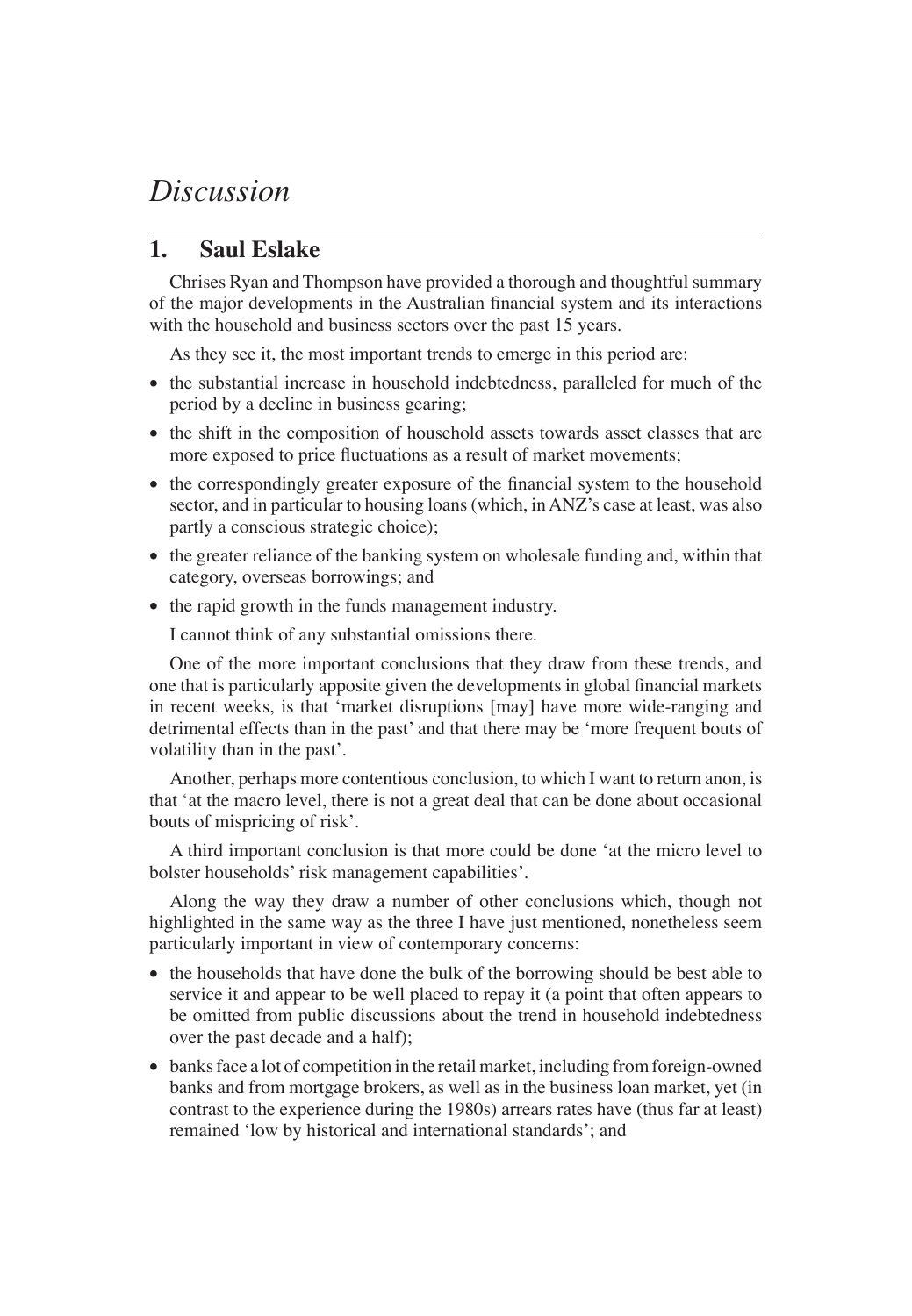• banks' risk management techniques are better than in the past, and the Australian banking system is very sound and well-placed to weather adverse events.

The authors appropriately highlight the importance of the macroeconomic environment and financial innovation to the evolution of household balance sheets over the past 15 or so years. There are undoubtedly strong linkages between these two factors, the increase in household indebtedness and the increase in house prices since the early 1990s; and in my view 'cause and effect' run in both directions.

The combination of the sharp decline in interest rates during the 1990s and 15 years of strong growth in disposable incomes roughly trebled the maximum amount which a 'typical' home buyer could borrow without breaching the 'rules of thumb' that lenders typically use to determine the maximum amount which they are willing to lend. In addition, these 'rules of thumb' became somewhat more elastic during this period, so the borrowing capacity of the 'typical' home buyer more than trebled. Since the stock of housing and the number of households requiring accommodation increased by roughly the same amount over this period, virtually all of the increase in the borrowing capacity of households went into inflating the nominal value of the stock of housing.

Thus, by the early years of this decade, not only could would-be home buyers *afford* to borrow substantially more in relation to their income than 10 years previously – they *needed* to in order to realise their housing aspirations.

This is, of course, one of the main reasons why the increase in the ratio of debt to assets (or 'gearing') has been much more modest than the increase in the ratio of debt to income. I would argue that unless one takes a bearish view of the outlook for house prices – which I think requires a more pessimistic view of the outlook for interest rates than I think is warranted, and ignores the absence of any excess supply of housing as in the United States – then it is appropriate to take some comfort from the modest increase in the level of household gearing.

Another consequence is that, in contrast to the United States, there has not been any significant increase in home ownership rates in Australia over the past 15 years; rather, home buyers are taking longer to pay off their larger mortgages  $(ABS 2007a, 2007b)$ . This is consistent with the view that, although financial innovation and enhanced competition have undoubtedly led to some relaxation of lending standards in Australia, the effect of this has in practice largely been to allow those already able to access mortgage finance to borrow bigger sums, rather than to allow significant numbers of people previously precluded from mortgage finance to gain access to it.

That, in turn, helps to explain why, as Chris and Chris point out, the increase in household debt has been concentrated among households who have the capacity to service it; and why default rates have continued to be much lower in Australia than in the United States.

Indeed, as Kent, Ossolinski and Willard (this volume) note, higher debt does not necessarily lead to greater vulnerability; and even if it does, it may still be welfare-enhancing.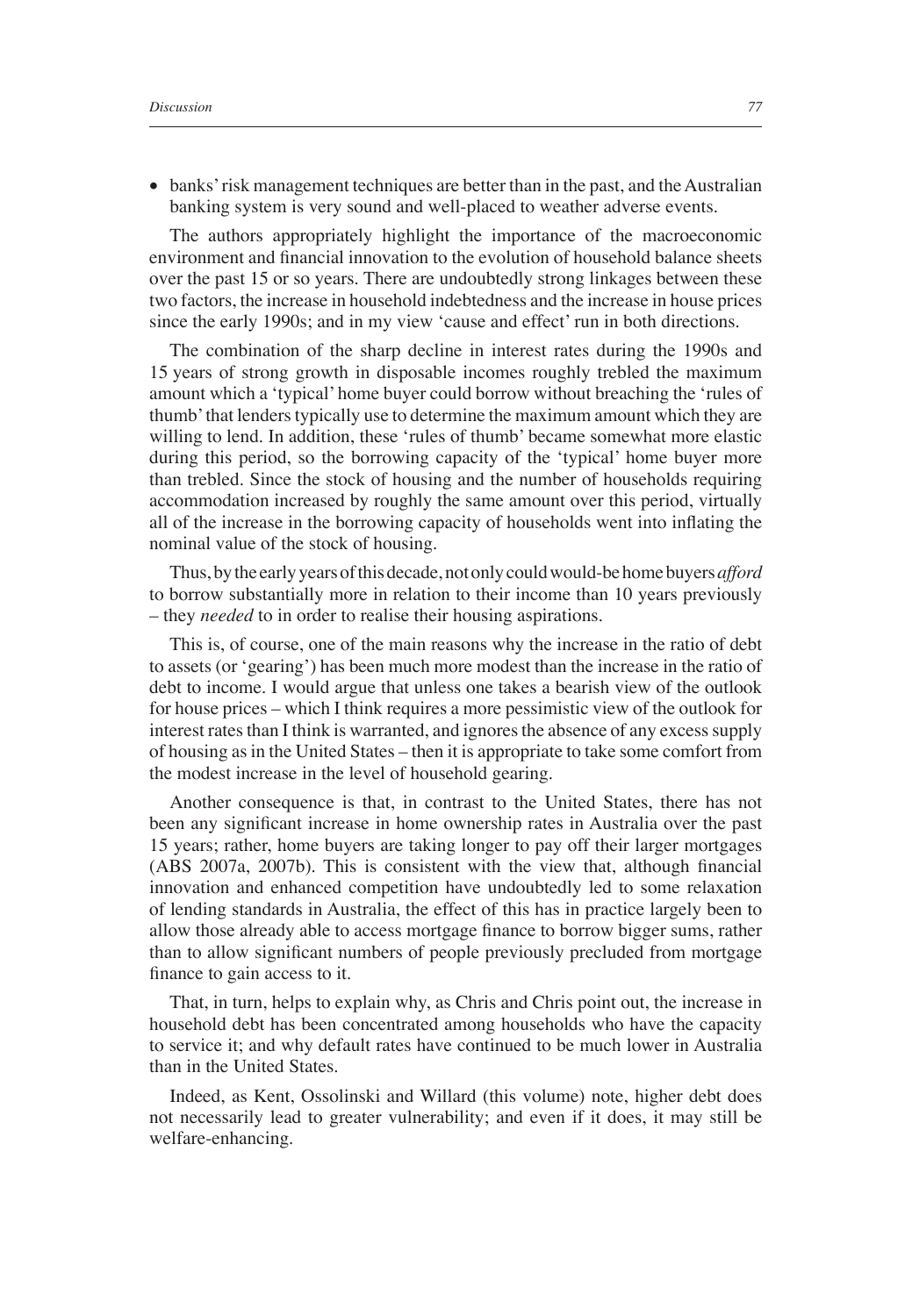However these factors do not explain why, as the authors also note, the pace of borrowing by Australian households has been 'unusually rapid by ... international standards'. Although they do not say so, I think that this is at least partly attributable to some unusual features of the Australian tax system – in particular, the unlimited extent to which investors can offset net borrowing costs against other income for tax purposes ('negative gearing') which, to the best of my knowledge, has no parallel in OECD countries other than New Zealand.

Particularly following the halving of the capital gains tax rate in 1999 – which converted 'negative gearing' from a strategy which merely facilitated tax deferral into one which permits both deferral and permanent reduction in income tax payable – borrowing for property investment rose significantly, exceeding 45 per cent of all lending for the purchase of housing in 2003/04.

Moreover, since a larger proportion of the borrowing for investment housing than of the borrowing for owner-occupied housing has been applied to the purchase of existing rather than new housing, the investment boom exacerbated the upward pressure on dwelling prices (see, for example, RBA 2003), while doing little to alleviate the shortage of rental housing.

Another curiosity of the Australian experience which the authors note, is the relatively high proportion of household debt at variable rates, something which they attribute to the non-deductibility of interest payments by owner-occupiers leading to a preference for the capacity to make prepayments of principal.

That may be so, although it does not explain why fixed-rate mortgages have become more popular in New Zealand, where the tax treatment of interest payments is similar to Australia but where a much higher proportion of mortgages are at fixed rates, albeit for shorter periods than are common in the US or Europe. It could also result from the fact that fixed-rate mortgage products on offer in Australia are much more 'fixed' than those in the US, in particular effectively precluding the option of refinancing at lower rates as has been common in the US during periods of declining long-term interest rates – one example perhaps of products being 'ill-suited to many households', as the Chrises note later in their paper.

The trend decline in business sector gearing, which the authors note, is important in one other additional respect. Because the financial position of the business sector is, in aggregate, much less directly sensitive to fluctuations in interest rates than it was towards the end of the 1980s, aggregate employment should also be much less vulnerable to increases in interest rates than it was during that period. Indeed, although there are other reasons for the considerable strength in employment over the past five years, it has nonetheless occurred through a period of rising interest rates. The enhanced security of employment which has been promoted by, among other things, the stronger financial position of the business sector, has probably contributed to the greater willingness of households to take on additional debt and to their ability to continue to service it in the face of higher interest rates.

The banking system has become the conduit through which the bulk of the financing of Australia's current account deficit has been accomplished. Over the past 10 years, for example, overseas borrowings by 'depository institutions' have financed 80 per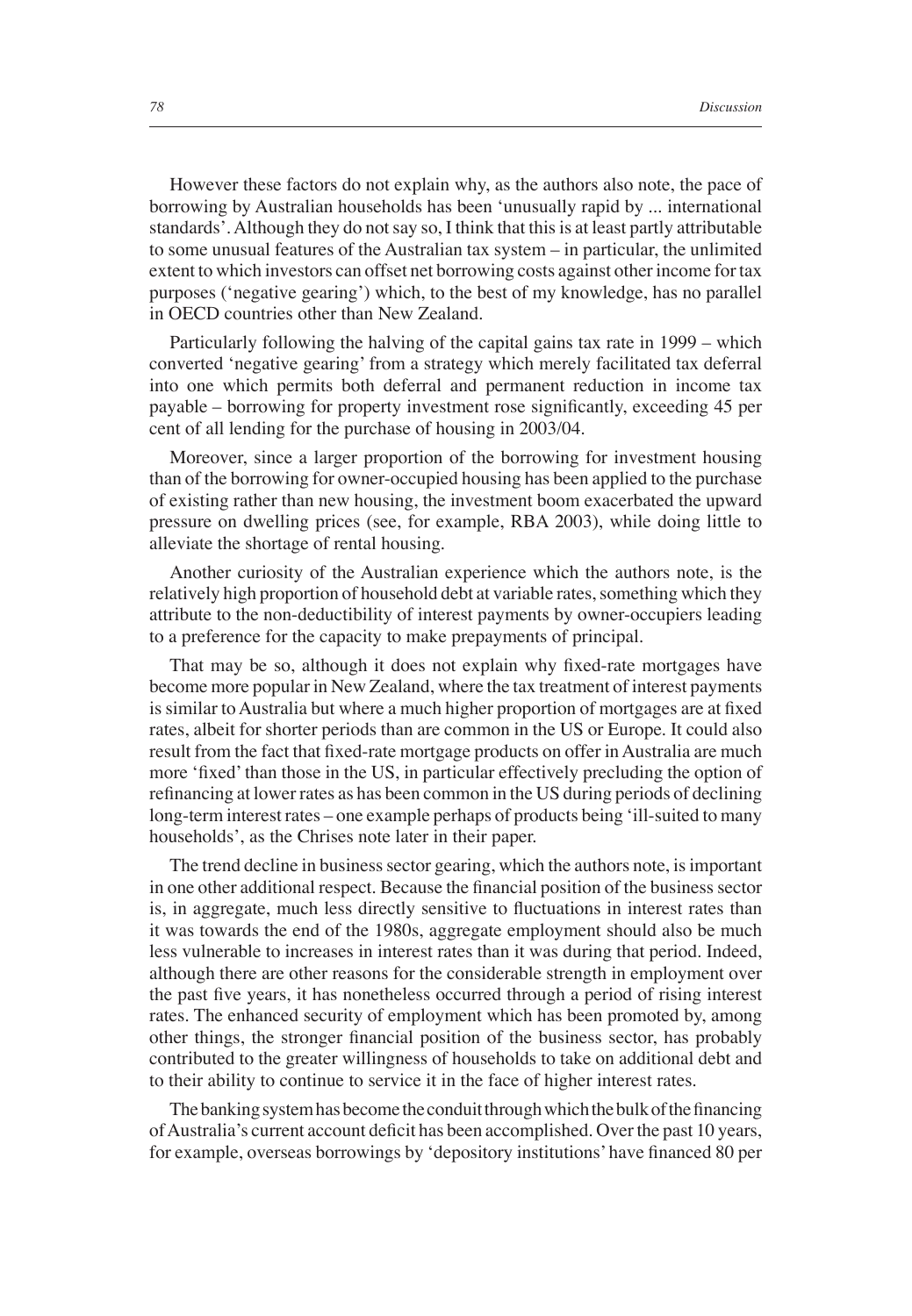cent of Australia's current account deficit, compared with around 45 per cent over the preceding 8½ years; while private-sector 'financial corporations' account for 82 per cent of Australia's net foreign debt, compared with less than 30 per cent 20 years ago (ABS 2007b). As Chris and Chris note, nearly all of the banks' offshore borrowings are hedged (which was not the case when most of the net foreign debt was owed by governments or non-financial corporations two decades ago), so that a sharp fall in the exchange rate would not, of itself, have any significant consequences for the health of the Australian financial system. On the other hand, as we have seen in recent days, any diminution in overseas lenders' appetite for Australian bank debt can have implications for the exchange rate.

Let me turn finally to two of the authors' policy conclusions. As I mentioned earlier, I am not sure I entirely agree with the conclusion that 'at the macro level, there is not a great deal that can be done about occasional bouts of mispricing of risk'. For some years now there has been a minority opinion in academic and official circles suggesting that central banks could and should pay more regard to asset prices in formulating monetary policy (see, for example, Borio and Lowe 2002; Bean 2003; Cecchetti 2003; Borio 2006, this volume).

It is at least arguable (with the admitted benefit of hindsight) that the current crisis in the US sub-prime mortgage market may have been less severe had US monetary policy not been eased by as much or for as long in the early years of this decade. The contrast with the Australian experience, where the Reserve Bank did not ease monetary policy nearly as much as most other central banks (in part, to be fair, because the Australian economy was much less affected by the collapse of the 'tech bubble') and was the first central bank to begin 'normalising' interest rate settings, may be instructive on that point. But I accept that central banks may have difficulty reconciling a desire to use monetary policy to correct perceived mispricing of risk with the inflation-targeting mandate that most of them have been given by elected governments.

However, there is perhaps a role for other policy instruments in at least reducing the propensity for speculative excesses which are intrinsically associated with the 'mispricing of risk'.

As I noted earlier, in the Australian context the income tax system explicitly encourages speculative activity by providing a subsidy for the borrowing costs incurred in the course of engaging in it, and by taxing the returns to it at a lower rate than the income accruing to labour, for example – despite the fact that encouraging a higher rate of participation in the labour force is ostensibly an aim of government policy.

I do agree with the authors' conclusion that there is scope for further progress at the micro level to bolster households' risk management capabilities, and that a regulatory approach based on disclosure places a premium on financial literacy. I unhesitatingly endorse the conclusion that the proliferation of lengthy and denselyworded product disclosure statements in response to the *Financial Services Reform Act 2001* has done little to enhance understanding on the part of retail investors and consumers of the products with which they are dealing. Only last week, in response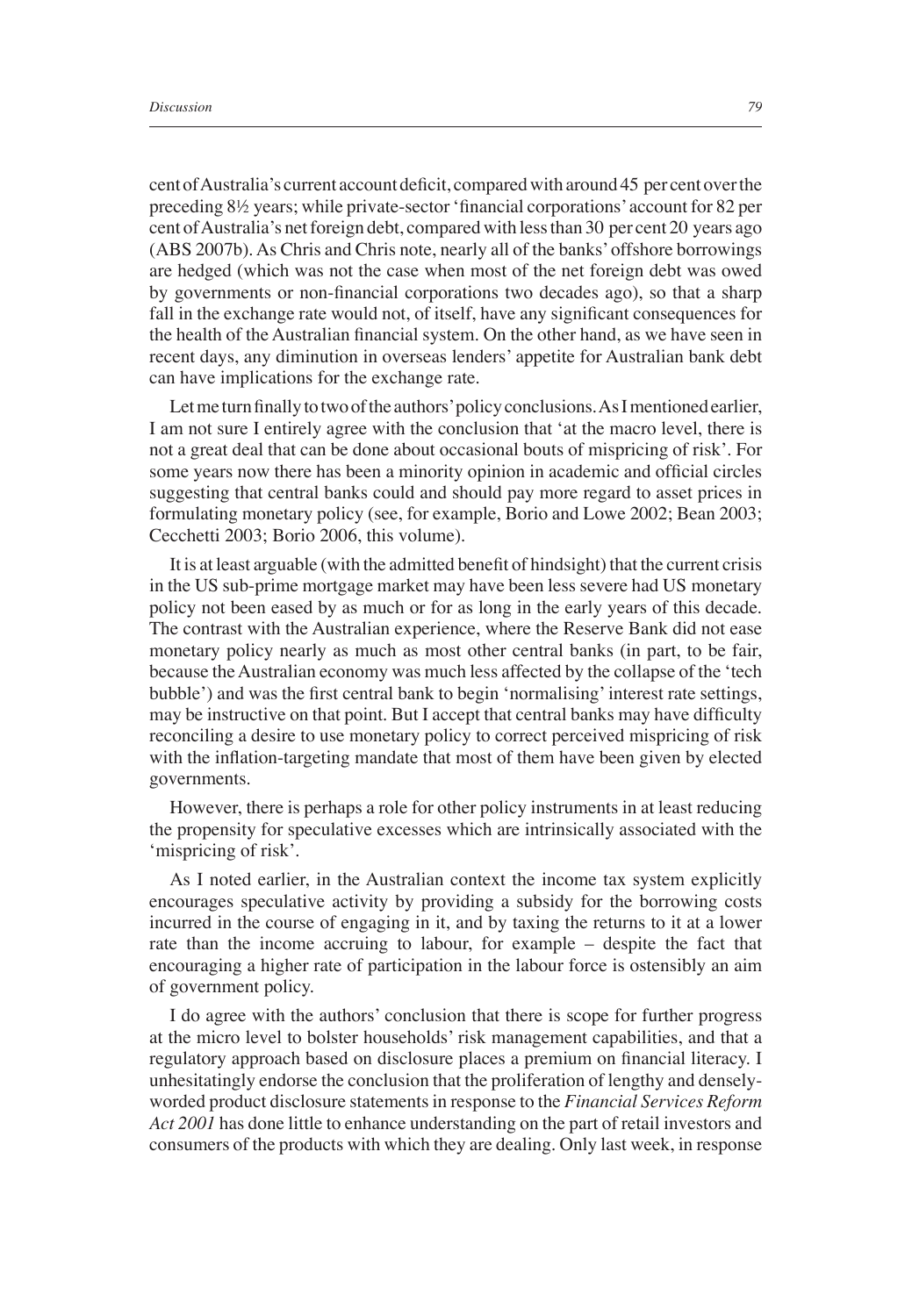to an application for a trauma insurance product, I received a 96-page product disclosure statement from the insurer as well as a 34-page statement of advice from the insurance broker, neither of which materially enhanced my understanding of the characteristics of the product I was contemplating.

I am a little sceptical of the Chrises' suggestion that credit rating agencies could play an enhanced role in summarising the risks attached to debt securities. As was seen during the Asian crisis, and is again becoming apparent in the context of the US sub-prime mortgage crisis, credit ratings are a lagging indicator and have not provided consistently reliable warnings of default. Moreover, credit ratings are paid for by the issuer of the securities; and, the authors correctly note, households are reluctant to pay directly for financial advice.

Research undertaken by ANZ (2005) indicates that it is not only people with low levels of educational attainment or on low incomes who lack adequate knowledge of financial matters or who find themselves in financial difficulty.

ANZ has also accepted that responsible lenders need to do more to assist customers who do get into financial difficulties and to enhance financial literacy among various segments of the population, and in recent years has introduced a number of new programs with those objectives in mind (ANZ 2007).

In Australia, at least, the relaxation of credit standards and the subsequent deterioration in credit quality has largely occurred outside of traditional mortgage lenders. Indeed the introduction at ANZ in 1999 of application and behaviour scoring, and the use of 'default' cost-of-living expenses (that is, using expenses based on data from the Australian Bureau of Statistics rather than those advised by the customer if the latter are lower) in calculating the servicing margin for mortgages resulted in practice in a tightening of credit standards.

ANZ does not actively participate in the 'sub-prime' market, and does not extend 'low-documentation' mortgages on loan-to-valuation (LTV) ratios of more than 60 per cent without mortgage insurance (in which case an LTV ceiling of 80 per cent applies). The delinquency rate on ANZ's 'low-doc' loan portfolio is actually lower than that for our traditional loan portfolio (ANZ 2007, p 3).

There is a strong case for bringing mortgage brokers and other non-traditional providers under the same national regulatory system as applies to traditional intermediaries. However I am fearful that, as was the case with the collapse of the 'tech bubble', there will be a political and regulatory over-reaction to the US sub-prime mortgage crisis and we will end up with a Sarbanes-Oxley for mortgages, with an inevitable echo in Australia. It would indeed be unfortunate if the amplitude of the swings in financial market sentiment were to be mirrored in the regulatory framework.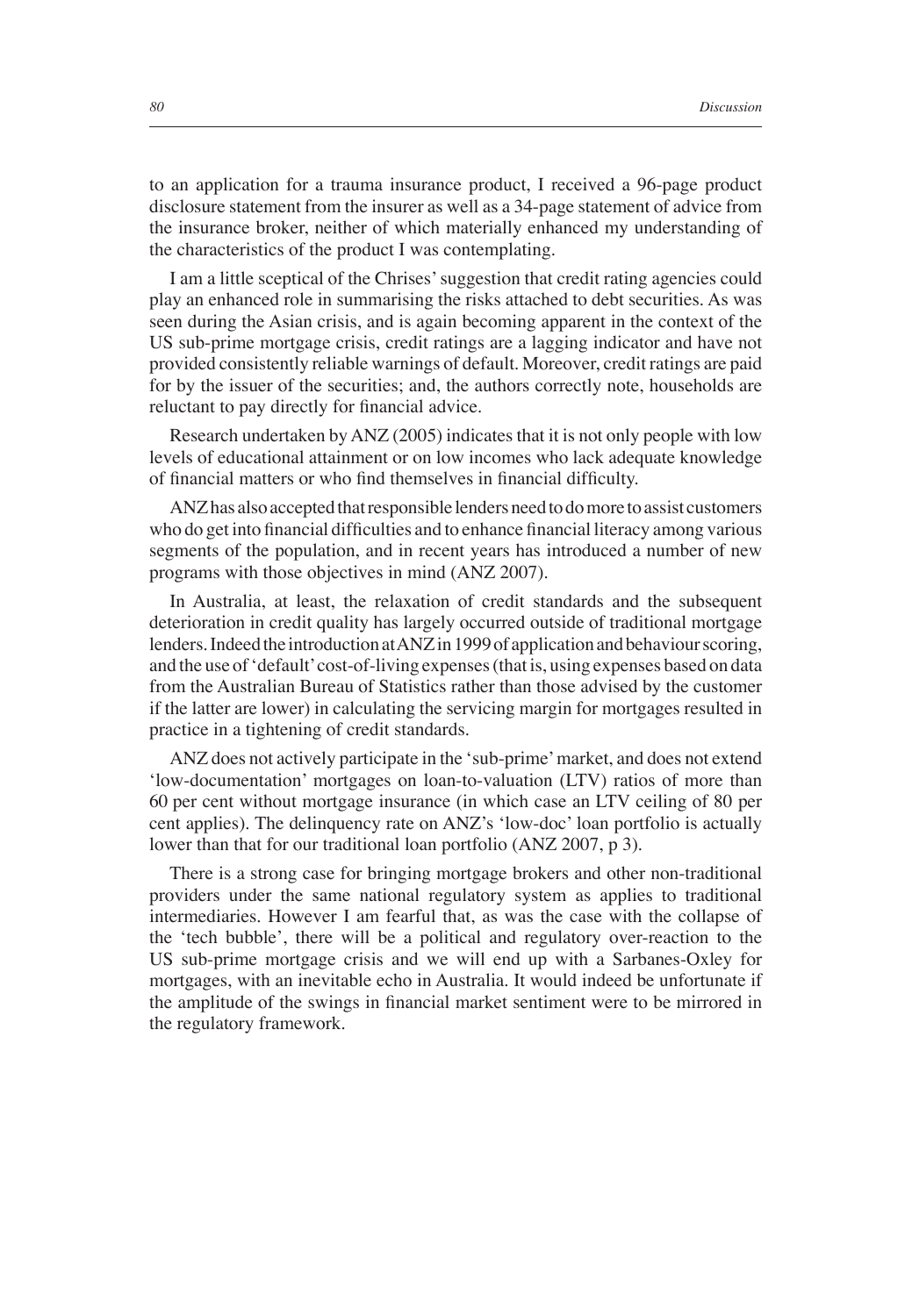## **References**

- ANZ (Australia and New Zealand Banking Group) (2005), 'ANZ Survey of Adult Financial Literacy in Australia', Research report, November.
- ANZ (2007), 'ANZ Submission Inquiry into Home Loan Lending Practices and Processes', paper submitted to the House of Representatives Standing Committee on Economics, Finance and Public Administration, July.
- ABS (Australian Bureau of Statistics) (2007a), 'Australian Social Trends', Cat No 4102.0, p 174.
- ABS (2007b), 'Balance of Payments and International Investment Position, Australia', March quarter 2007, Cat No 5302.0.
- Bean C (2003), 'Asset Prices, Financial Imbalances and Monetary Policy: Are Inflation Targets Enough?', in A Richards and T Robinson (eds), *Asset Prices and Monetary Policy*, Proceedings of a Conference, Reserve Bank of Australia, Sydney, pp 48–76.
- Borio C and P Lowe (2002), 'Asset Prices, Financial and Monetary Stability: Exploring the Nexus', BIS Working Papers No 157.
- Borio C (2006), 'Monetary and Prudential Policies at a Crossroads? New Challenges in the New Century', BIS Working Papers No 216.
- Cecchetti SG (2003), 'What the FOMC Says and Does When the Stock Market Booms', in A Richards and T Robinson (eds), *Asset Prices and Monetary Policy*, Proceedings of a Conference, Reserve Bank of Australia, Sydney, pp 77–96.
- RBA (Reserve Bank of Australia) (2003), 'Submission to the Productivity Commission Inquiry on First Home Ownership', RBA Occasional Paper No 16.

## **2. General Discussion**

The papers presented in this session provoked many comments about the changing nature of risk in the global financial system. The discussion began with one participant noting that there had been a general transfer of financial risk to the household sector over the past decade and that it was unclear whether this transfer had been ideal. The participant argued that, in principle, risk should be transferred to those most willing and able to bear it, which meant that households were the correct repository for long-term risks but not short-term risks. Some concern was also expressed about whether households were even fully aware of the risks that they had taken on in recent years, with one participant agreeing that policy-makers had a greater role to play in educating households about the risks to which they are now exposed. There was a brief debate about whether changes in the riskiness of individuals' income had altered their appetite for risk, with one participant pointing out that idiosyncratic income risk was actually greater than it used to be in the United States and hence could not be a reason for greater debt accumulation.

The discussion then shifted to the broader questions of whether risk in the global financial system had increased and the extent to which there had been a general mispricing of risk. One participant noted that reduced output volatility may have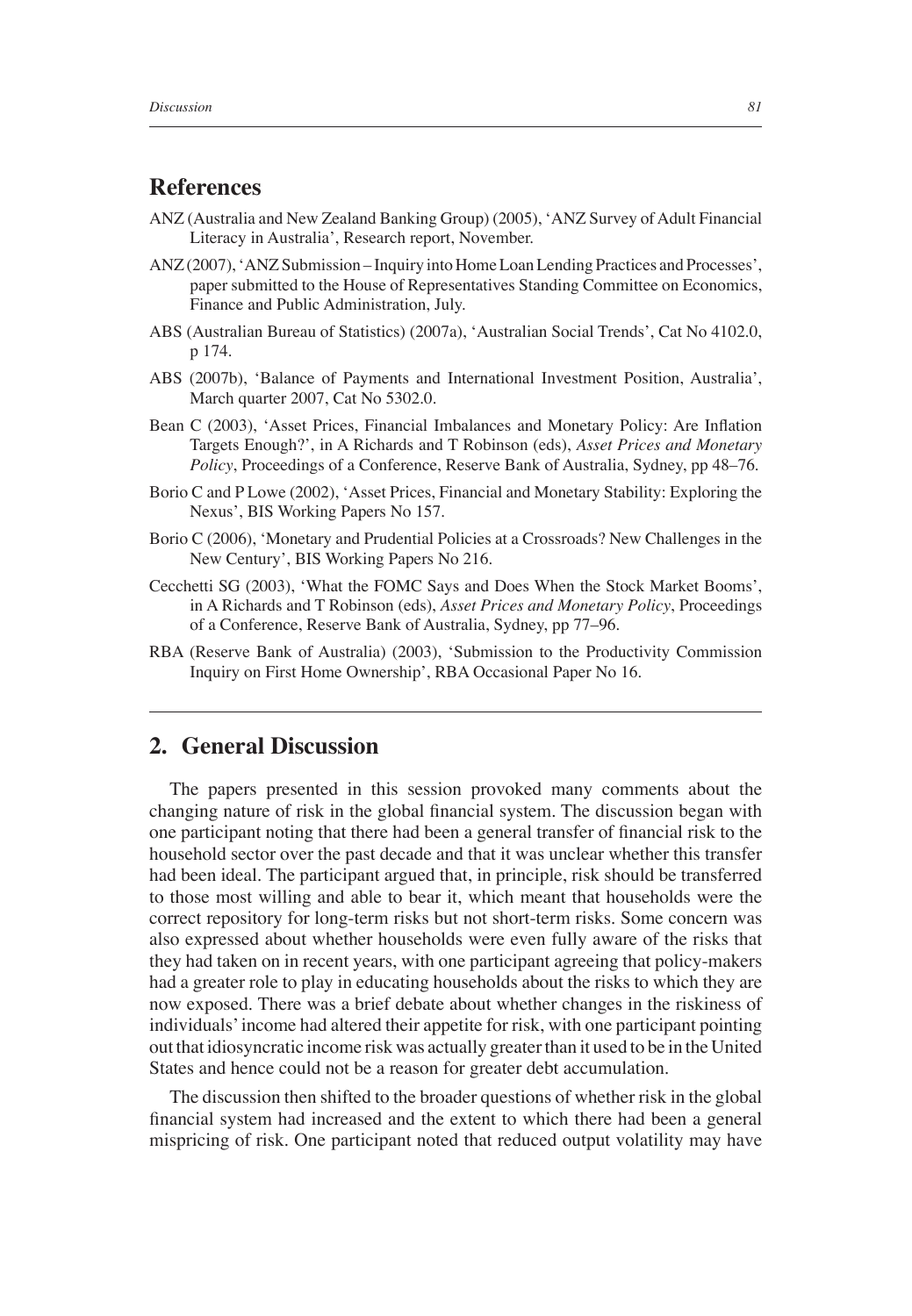encouraged the accumulation of risk and wondered whether the success of policymakers in moderating the business cycle had helped to stimulate asset-price bubbles. Another thought was that policy-makers had successfully diagnosed the problems in the sub-prime market and other credit markets but that this diagnosis had done little to alter market behaviour. Some participants thought that rapid innovation and growth in financial markets had itself increased the incentives for market participants to favour short-term positions over long-term positions and that there was little reward for investors taking contrarian positions. There was also an acknowledgement that economists often have idealised views about how markets work, can forget that markets are sometimes ruled by waves of confidence and fear, and tend to underestimate the importance of intermediaries in the financial system.

The rest of the discussion focused on the appropriate role for policy-makers in ameliorating risk in the financial system. One participant argued that policymakers have long known that risk is procyclical, yet policy has rarely acted to lean against this risk. The same participant went on to suggest that because financial market participants tend to be rewarded for short-term capital gains, they become advocates for a monetary policy that does not tighten during booms but does ease aggressively when the market falls; a lobbying effort that had been rewarded by the Greenspan Fed. However, this view was disputed by other participants. One argued that the problems in the sub-prime market originated in loans issued in 2005–06 – after monetary policy had been tightened – and that the apparent asymmetry of monetary policy reflected the asymmetry of financial markets. Similarly, Chris Ryan thought that central banks had implemented the monetary policy they thought was optimal, not necessarily what the markets wanted, and that sound policy was one of the reasons for good macroeconomic outcomes in recent years.

There followed a debate about the benefits of macro-prudential policy in counteracting cyclical financial risk. One line of argument broadly supported Claudio Borio's suggestion that regulators use either automatic stabilisers or discretionary mechanisms to limit the 'speed' of the financial system. However, some pointed to the practical problems with using prudential policy in this way. For example, it may be hard to design automatic stabilisers that deal with all relevant contingencies, but discretionary policy may also be problematic if there are political pressures to alter standards at inappropriate times. A number of participants also wondered about the overall effectiveness of speed limits given the role of the unregulated sector in recent developments. In this respect, one participant stressed the need for better margin requirements and a strengthening of counterparty risk management by regulated entities. Still on practical matters, it was unclear who would take responsibility for policies that would be politically unpopular, with one participant suggesting that financial institutions would find it hard to swallow such policies on macroeconomic grounds. Others questioned counter-cyclical prudential policies on more theoretical grounds. For example, speed limits could lull financial market participants into a false sense of security and encourage them to find new ways to accumulate risk. An alternative strategy would be to convince both regulated and unregulated financial market participants that bad decisions would ultimately have adverse consequences. The difficulty with this is the problem of time inconsistency,